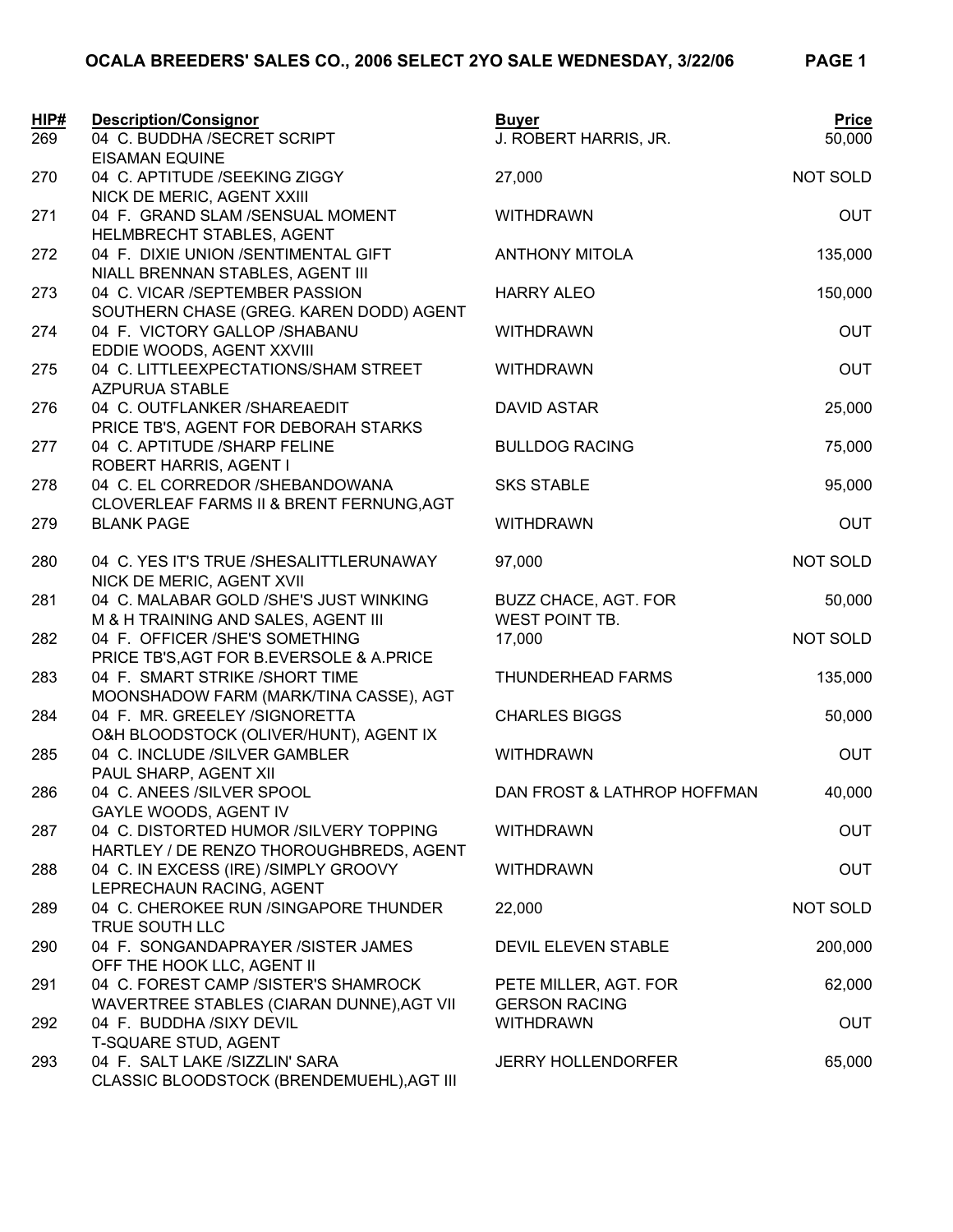| HIP# | <b>Description/Consignor</b>                                                    | <b>Buyer</b>                   | <b>Price</b> |
|------|---------------------------------------------------------------------------------|--------------------------------|--------------|
| 294  | 04 C. TRIPPI /SLY STYLIST                                                       | <b>WITHDRAWN</b>               | <b>OUT</b>   |
|      | LEPRECHAUN RACING, AGENT                                                        |                                |              |
| 295  | 04 F. ORIENTATE /SMELLIN SALTY                                                  | JOHN SADLER, AGT.              | 400,000      |
|      | NIALL BRENNAN STABLES, AGENT I<br>04 F. PHONE TRICK /SORTOFA LADY               | <b>WITHDRAWN</b>               | <b>OUT</b>   |
| 296  | SHARON BIAMONTE THOROUGHBREDS, AGENT                                            |                                |              |
| 297  | 04 F. RED BULLET /SOUP'N SALAD                                                  | <b>WALTER R. DONNELLY</b>      | 32,000       |
|      | OMEGA FARM, AGENT                                                               |                                |              |
| 298  | 04 F. GRAND SLAM /SOUTHERN AURA                                                 | 32,000                         | NOT SOLD     |
|      | EDDIE WOODS, AGENT XXIX                                                         |                                |              |
| 299  | 04 C. TRIPPI /SOUTHERN SUMMER                                                   | <b>WITHDRAWN</b>               | <b>OUT</b>   |
|      | <b>OLD SOUTH FARM</b>                                                           |                                |              |
| 300  | 04 C. VICTORY GALLOP /SPRITE STAR                                               | 30,000                         | NOT SOLD     |
|      | STRAIGHTAWAY FARM WEST (M.BOWLING), AGT                                         |                                |              |
| 301  | 04 F. NOTEBOOK /SQUARE MEAL                                                     | PHYLLIS M. SUSINI              | 45,000       |
|      | <b>OCALA STUD FARMS</b>                                                         |                                |              |
| 302  | 04 F. GOLDEN MISSILE /STAGE DOOR HONEY                                          | <b>WESTMORELAND STABLE</b>     | 50,000       |
|      | <b>GREYSTONE MANOR FARM</b>                                                     |                                |              |
| 303  | 04 F. LANGFUHR /STALCREEK                                                       | 27,000                         | NOT SOLD     |
|      | CRUPI'S NEW CASTLE FARM, AGENT                                                  |                                |              |
| 304  | 04 C. LEMON DROP KID / STAR DE RAHY                                             | <b>WITHDRAWN</b>               | <b>OUT</b>   |
|      | SOLITARY OAK FARM (DANNY PATE), AGENT III                                       |                                |              |
| 305  | 04 C. TEXAS GLITTER /STARFIRE VOYAGE                                            | <b>WITHDRAWN</b>               | <b>OUT</b>   |
|      | MURRAY SMITH, AGENT                                                             |                                |              |
| 306  | 04 C. HIGH YIELD /STAR FLICKER<br>ROLLING MEADOWS FARM, AGENT                   | <b>FRANK ALEXANDER</b>         | 50,000       |
| 307  | 04 C. COZZENE /STATE SECRET (GB)                                                | <b>WITHDRAWN</b>               | <b>OUT</b>   |
|      | TIMBER CREEK, AGENT                                                             |                                |              |
| 308  | 04 C. UNBRIDLED TIME /STATUTE                                                   | 47,000                         | NOT SOLD     |
|      | SOUTHERN CHASE (GREG. KAREN DODD) AGENT                                         |                                |              |
| 309  | 04 C. MARQUETRY /STONY LONESOME                                                 | <b>WITHDRAWN</b>               | <b>OUT</b>   |
|      | <b>EISAMAN EQUINE</b>                                                           |                                |              |
| 310  | 04 F. DISTORTED HUMOR /STOP THE CROQUET                                         | <b>SEASOFT STABLE</b>          | 75,000       |
|      | MOONSHADOW FARM (MARK/TINA CASSE), AGT                                          |                                |              |
| 311  | 04 F. DIXIE UNION / STORM KEY                                                   | 32,000                         | NOT SOLD     |
|      | JAMES LAYDEN, AGENT                                                             |                                |              |
| 312  | 04 C. HONOUR AND GLORY /STORMY SPELL                                            | 47,000                         | NOT SOLD     |
|      | MAYBERRY FARM, AGENT                                                            |                                |              |
| 313  | 04 F. GOLDEN MISSILE /STRAWBERRY CLOVER                                         | NOLAN HAJAL, AGT.              | 37,000       |
|      | EDDIE WOODS, AGENT LIII                                                         |                                |              |
| 314  | 04 F. SUCCESSFUL APPEAL /STRENGTHENEDSPIRIT120,000                              |                                | NOT SOLD     |
|      | HARTLEY / DE RENZO THOROUGHBREDS, AGENT                                         |                                |              |
| 315  | 04 F. DELAWARE TOWNSHIP / STRIKING IRISH                                        | LUCILLE STEPHANS E. PLESA, AGT | 70,000       |
|      | WESFIELD SALES (R & S SMITH), AGENT IV<br>04 F. PRECISE END /STRONG LITTLE GIRL |                                | 100,000      |
| 316  | MOONSHADOW FARM (MARK/TINA CASSE), AGT                                          | MAX PEARSON, ROB BAILES, AGT.  |              |
| 317  | 04 C. STEPHEN GOT EVEN /SUGAR GULCH                                             | <b>J. TERRENCE LANNI</b>       | 80,000       |
|      | EDDIE WOODS, AGENT XXVIII                                                       |                                |              |
| 318  | 04 C. YONAGUSKA /SUNFLOWER FIELDS                                               | <b>WITHDRAWN</b>               | <b>OUT</b>   |
|      | ROBERT SCANLON TRAINING CENTER, AGT I                                           |                                |              |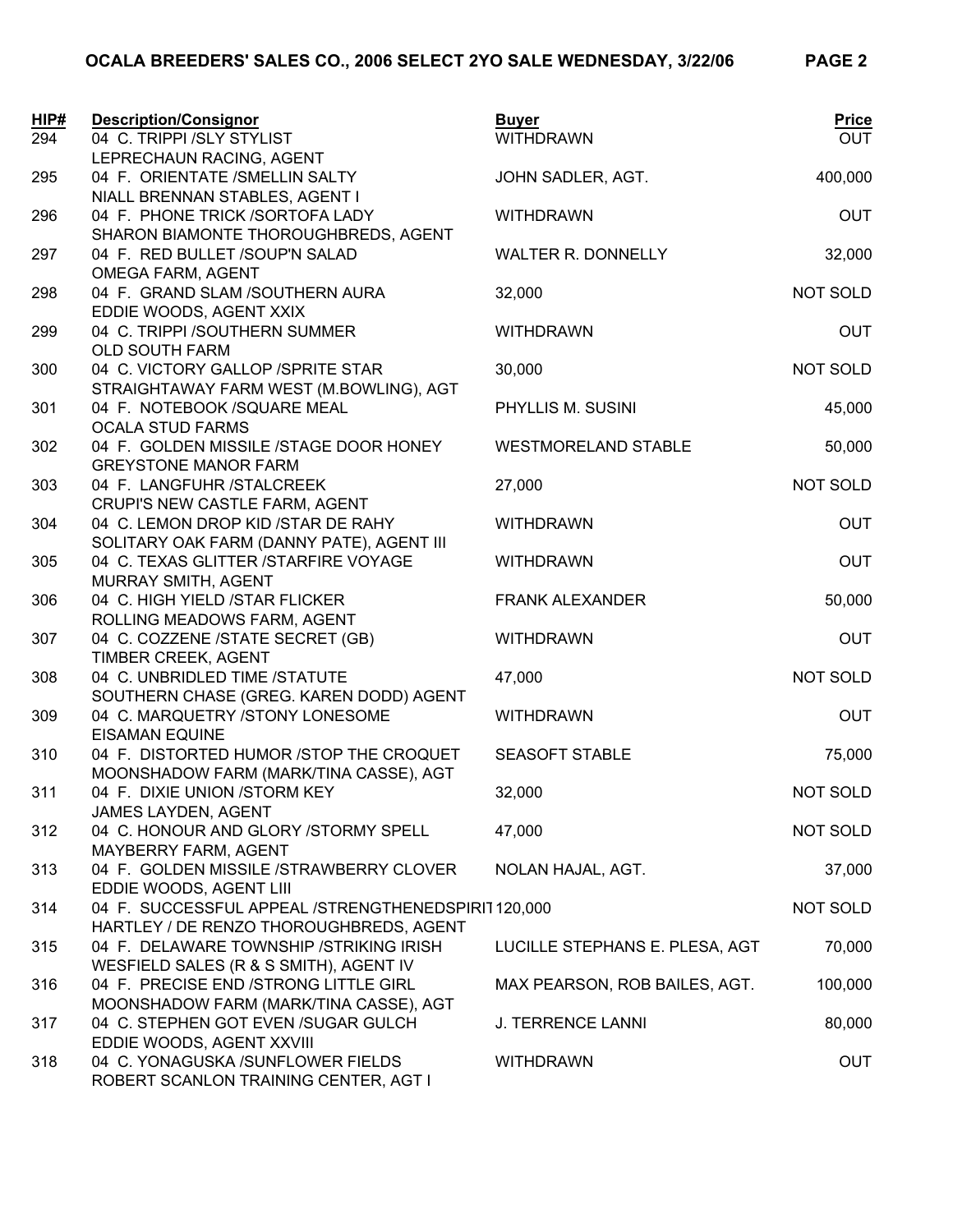| HIP#<br>319 | <b>Description/Consignor</b><br>04 C. KISSIN KRIS / SUPER PRINCESS | <b>Buyer</b><br><b>JERRY HOLLENDORFER</b> | <b>Price</b><br>47,000 |
|-------------|--------------------------------------------------------------------|-------------------------------------------|------------------------|
|             | ROBERT SCANLON TRAINING CENTER, AGT X                              |                                           |                        |
| 320         | 04 C. STRAIGHT MAN /SUSIE SMILE                                    | <b>WALTER R. DONNELLY</b>                 | 48,000                 |
|             | NICK DE MERIC, AGENT XVIII                                         |                                           |                        |
| 321         | 04 F. YONAGUSKA /SUSPECT TERRAIN                                   | <b>WITHDRAWN</b>                          | <b>OUT</b>             |
|             | PRE K TRAINING CTR, FOR WILLOW ROCK STABLE                         |                                           |                        |
| 322         | 04 C. MONTBROOK /SWEET KRIS                                        | MANNY TORTORA, AGT.                       | 70,000                 |
|             | <b>OCALA STUD FARMS</b>                                            |                                           |                        |
| 323         | 04 F. UNTUTTABLE / SWEET MIA                                       | <b>SCOTT &amp; EVAN DILWORTH</b>          | 75,000                 |
|             | SOUTHERN CYPRESS STABLE LLC, AGENT                                 |                                           |                        |
| 324         | 04 F. PUT IT BACK / SWEET SECRET                                   | 32,000                                    | <b>NOT SOLD</b>        |
|             | O&H BLOODSTOCK (OLIVER/HUNT), AGENT II                             |                                           |                        |
| 325         | 04 F. YONAGUSKA /TAMMI'S PAL                                       | <b>WITHDRAWN</b>                          | <b>OUT</b>             |
|             | LEPRECHAUN RACING, AGENT                                           |                                           |                        |
| 326         | 04 F. EL CORREDOR /TARZENA                                         | <b>WITHDRAWN</b>                          | <b>OUT</b>             |
|             | MURRAY SMITH, AGENT                                                |                                           |                        |
| 327         | 04 C. EL CORREDOR /TEMPO DI BOLERO                                 | <b>ADVANTAGE STABLE</b>                   | 20,000                 |
|             | LEPRECHAUN RACING, AGENT                                           |                                           |                        |
| 328         | 04 C. POINT GIVEN /TERREAVIGNE                                     | <b>WITHDRAWN</b>                          | <b>OUT</b>             |
|             | WAVERTREE STABLES (CIARAN DUNNE), AGT IX                           |                                           |                        |
| 329         | 04 C. ALLEN'S PROSPECT /THAT ENDS WELL                             | <b>BUZZ CHACE, AGT. FOR</b>               | 80,000                 |
|             | O&H BLOODSTOCK (OLIVER/HUNT), AGENT VI                             | WEST POINT, TB.                           |                        |
| 330         | 04 C. STORMY ATLANTIC /THE GREEN OWL                               | <b>BRIAN KORINER</b>                      | 55,000                 |
|             | ROBERT SCANLON TRAINING CENTER, AGT VII                            |                                           |                        |
| 331         | 04 F. DELAWARE TOWNSHIP / THUNDER WONDER                           | MICHAEL MACHOWSKY, AGT.                   | 90,000                 |
|             | NICK DE MERIC, AGENT XVIII                                         |                                           |                        |
| 332         | 04 C. DISTORTED HUMOR /THWACK                                      | <b>WITHDRAWN</b>                          | <b>OUT</b>             |
|             | COSTANZO SALES, AGENT III                                          |                                           |                        |
| 333         | 04 F. OUTOFTHEBOX /TIE TALK                                        | <b>WINDHAVEN FARM</b>                     | 75,000                 |
|             | DONNA M. WORMSER, INC., AGENT                                      |                                           |                        |
| 334         | 04 F. B L'S APPEAL /TIGRESS EXPRESS                                | <b>WINDERMERE RACING, LLC</b>             | 55,000                 |
|             | NEW EPISODE TRAINING CENTER, INC., AGENT                           |                                           |                        |
| 335         | 04 C. DIXIE UNION /TIME FOR A BUCK                                 | TRIPLE AAA RANCH                          | 57,000                 |
|             | TONY BOWLING AND BOBBY DODD, AGENT                                 |                                           |                        |
| 336         | 04 F. GRAND SLAM /TIME FOR ME                                      | 75,000                                    | NOT SOLD               |
|             | SOLITARY OAK FARM (DANNY PATE), AGENT II                           |                                           |                        |
| 337         | 04 F. JUMP START /TIMELY CHOICE                                    | <b>WITHDRAWN</b>                          | <b>OUT</b>             |
|             | NIALL BRENNAN STABLES, AGENT VIII                                  |                                           |                        |
| 338         | 04 C. GRAND SLAM /TOJUR                                            | LINDA RICE, AGT.                          | 45,000                 |
|             | TRADEWINDS FARM, AGENT II                                          |                                           |                        |
| 339         | 04 C. TWO PUNCH / TOO FAST TO CATCH                                | CHRISTOPHER PAASCH, AGT.                  | 210,000                |
|             | <b>EISAMAN EQUINE</b>                                              |                                           |                        |
| 340         | 04 F. EL CORREDOR /TOURIGA                                         | <b>WITHDRAWN</b>                          | <b>OUT</b>             |
|             | TIMBER CREEK, AGENT                                                |                                           |                        |
| 341         | 04 F. PURE PRIZE /TO WINNERS                                       | <b>JOHN FORT</b>                          | 300,000                |
|             | SOUTHERN CYPRESS STABLE LLC, AGENT                                 |                                           |                        |
| 342         | 04 F. BRAHMS /TRESSA ANN                                           | 55,000                                    | NOT SOLD               |
|             | PAUL SHARP, AGENT VI                                               |                                           |                        |
| 343         | 04 F. BLACK MINNALOUSHE /TRICKILY<br>EDDIE WOODS, AGENT XXXVIII    | <b>WITHDRAWN</b>                          | <b>OUT</b>             |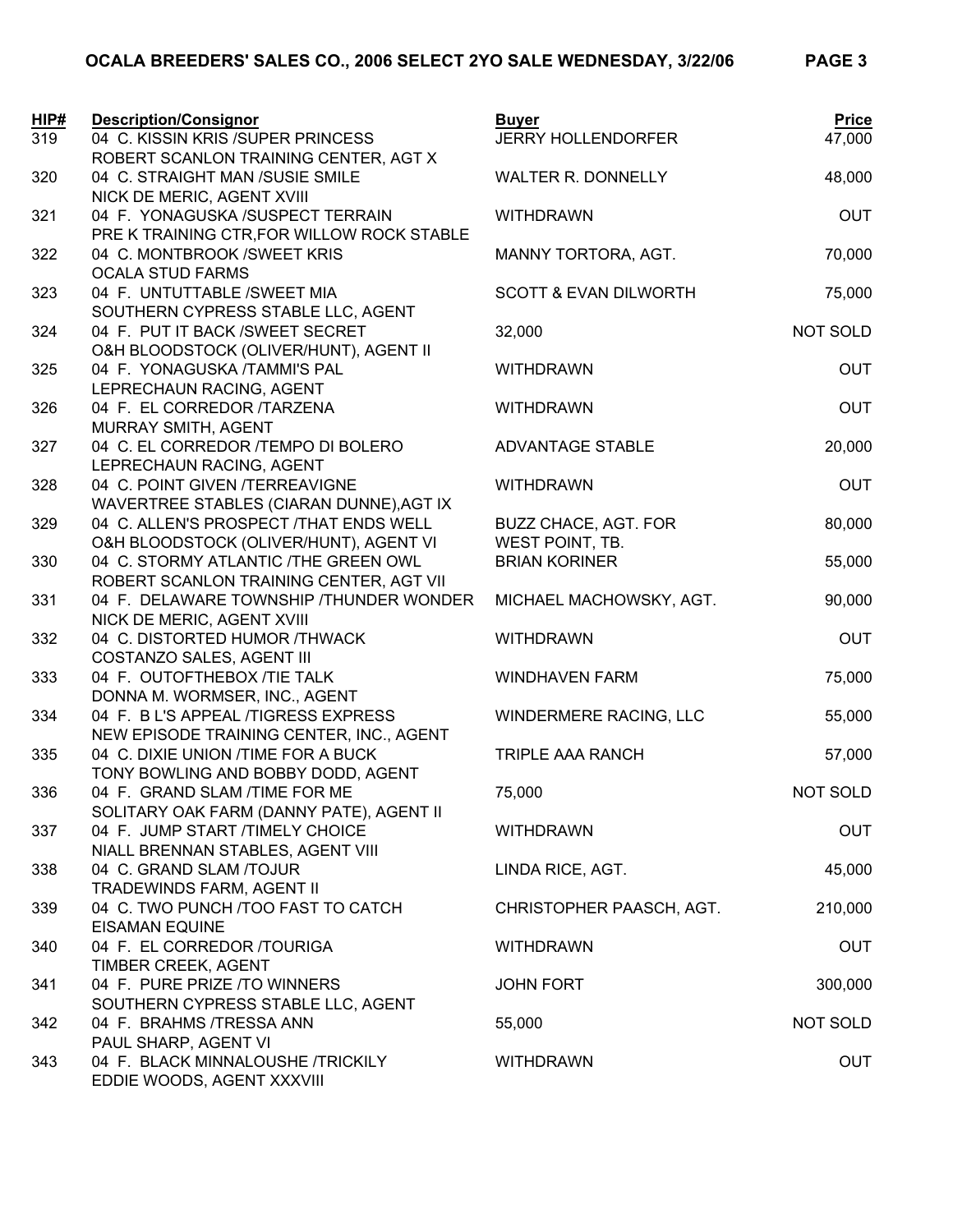| HIP#<br>344 | <b>Description/Consignor</b><br>04 F. JUMP START /TRIMLINE                                                              | <b>Buyer</b><br>MC MAHON BLOODSTOCK, AGT. | <b>Price</b><br>50,000 |
|-------------|-------------------------------------------------------------------------------------------------------------------------|-------------------------------------------|------------------------|
| 345         | WAVERTREE STABLES (CIARAN DUNNE), AGT I<br>04 C. PUT IT BACK /TRIPLE TOP                                                | 32,000                                    | NOT SOLD               |
| 346         | O&H BLOODSTOCK (OLIVER/HUNT), AGENT II<br>04 F. RED BULLET /TRI SWISS<br><b>EISAMAN EQUINE</b>                          | <b>HENRY COLLAZO</b>                      | 27,000                 |
| 347         | 04 C. RUNAWAY GROOM /TRULY AMANDA<br>KINGS EQUINE, INC., AGENT II                                                       | CHRISTOPHER PAASCH, AGT.                  | 105,000                |
| 348         | 04 C. CHEROKEE RUN /TRUMPET'S BLARE<br>TRUE SOUTH LLC, AGENT III                                                        | <b>JOHN CONNELLY</b>                      | 300,000                |
| 349         | 04 F. SILVER CHARM /TRUSTY LADY<br>EDDIE WOODS, AGENT LII                                                               | <b>CASTLETOP STABLE</b>                   | 320,000                |
| 350         | 04 C. PHONE TRICK /TUCKY'S GIRL<br>NEW EPISODE TRAINING CENTER, INC., AGENT                                             | <b>WITHDRAWN</b>                          | <b>OUT</b>             |
| 351         | 04 F. WHEELAWAY /TWIST THE FACTS<br>LEPRECHAUN RACING, AGENT                                                            | SOVEREIGN STABLE                          | 160,000                |
| 352         | 04 C. YANKEE VICTOR /UCANDOITTOO<br>ROBERT HARRIS, AGENT III                                                            | CATHY & BOB ZOLLARS                       | 95,000                 |
| 353         | 04 F. DIXIE UNION /UFORIA<br>ROBERT HARRIS, AGENT IV                                                                    | <b>BLANDFORD BLOODSTOCK</b>               | 85,000                 |
| 354         | 04 F. MEADOWLAKE /UNACLOUD<br>PRE K TRAINING CTR, FOR WILLOW ROCK STABLE                                                | 55,000                                    | NOT SOLD               |
| 355         | 04 C. HENNESSY /UNBRIDLED GIRL<br>NICK DE MERIC, AGENT VIII                                                             | <b>WITHDRAWN</b>                          | <b>OUT</b>             |
| 356         | 04 C. GRAEME HALL /UNPAINTED DANCER<br>MOONSHADOW FARM (MARK/TINA CASSE), AGT<br>04 C. SONGANDAPRAYER /VALID EXPRESSION | TIM KEGEL, AGT.                           | 70,000                 |
| 357<br>358  | HARTLEY / DE RENZO THOROUGHBREDS, AGENT<br>04 F. STORMY ATLANTIC /VALLEY FEVER                                          | BUZZ CHACE, AGT.<br>32,000                | 650,000<br>NOT SOLD    |
| 359         | O&H BLOODSTOCK (OLIVER/HUNT), AGENT II<br>04 C. SUCCESSFUL APPEAL /VAL'S DIABLO                                         | 95,000                                    | NOT SOLD               |
| 360         | PAUL SHARP, AGENT II<br>04 C. INCLUDE /VALUE ADDED                                                                      | 110,000                                   | NOT SOLD               |
| 361         | EXCEL BLOODSTOCK (DEBERDT/DELGUIDICE)AGT<br>04 C. SILVER DEPUTY / VANITIES                                              | 145,000                                   | NOT SOLD               |
| 362         | <b>EISAMAN EQUINE</b><br>04 C. BELONG TO ME /VASSAR                                                                     | <b>BUZZ CHACE, AGT.</b>                   | 1,800,000              |
| 363         | WAVERTREE STABLES (CIARAN DUNNE), AGT VI<br>04 F. OUTOFTHEBOX /VERY DIGNIFIED                                           | <b>HENRY COLLAZO</b>                      | 22,000                 |
| 364         | M & H TRAINING AND SALES, AGENT II<br>04 F. THREE WONDERS / VIDEO DEVIL                                                 | L R K STABLE, INC.                        | 120,000                |
| 365         | O&H BLOODSTOCK (OLIVER/HUNT), AGENT II<br>04 F. RED BULLET /VIRTUOUS LASS                                               | 40,000                                    | NOT SOLD               |
| 366         | TONY BOWLING AND BOBBY DODD, AGENT<br>04 F. NORTHERN AFLEET /VISIONARY LADY                                             | <b>WITHDRAWN</b>                          | <b>OUT</b>             |
| 367         | RICKY LEPPALA, AGENT IV<br>04 C. MILLENNIUM WIND /VOLE<br>CANDY STORE, AGENT                                            | <b>WITHDRAWN</b>                          | <b>OUT</b>             |
| 368         | 04 F. INDIAN CHARLIE / VSIGN<br>LEPRECHAUN RACING, AGENT                                                                | <b>DARLEY STABLE</b>                      | 1,000,000              |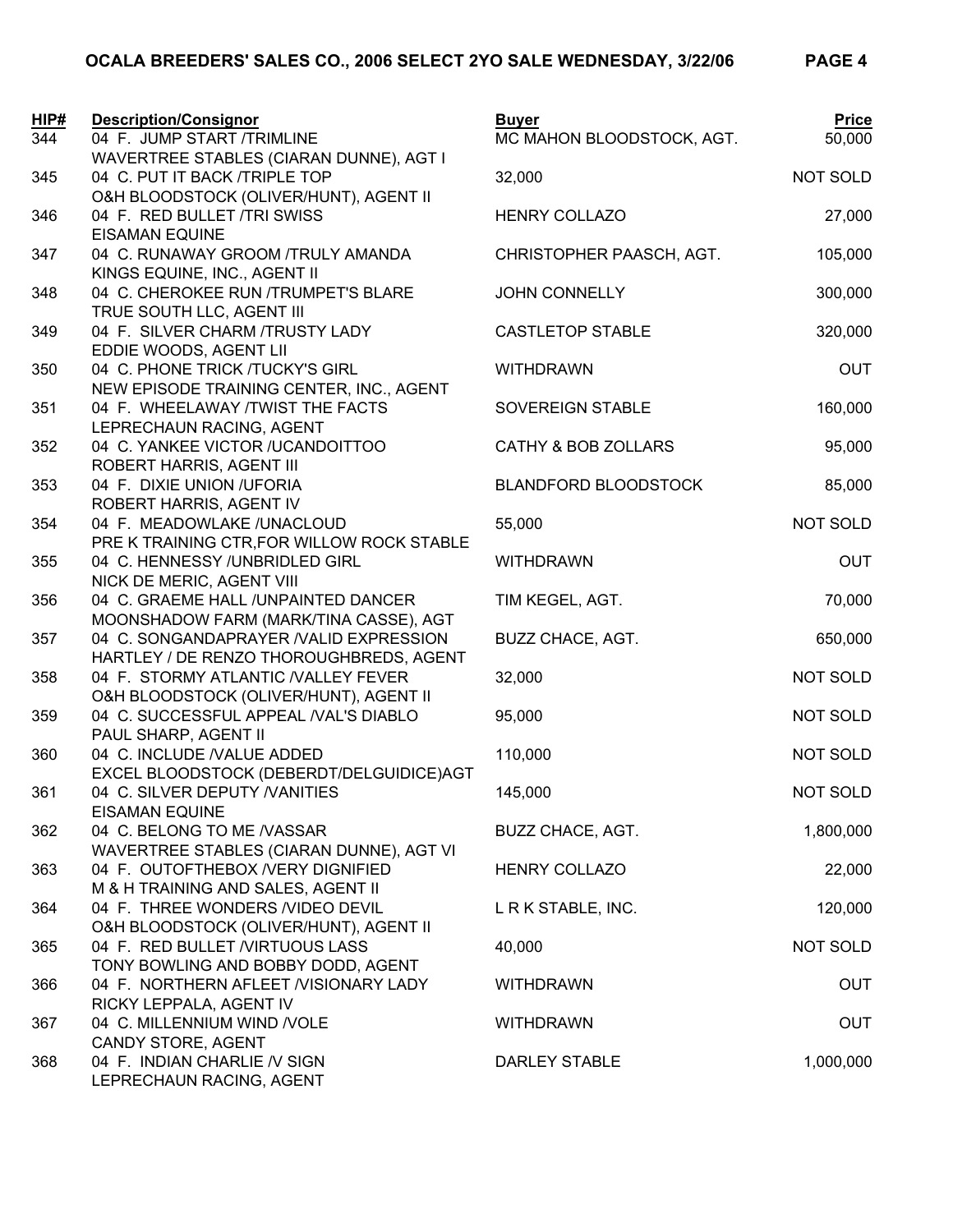## **OCALA BREEDERS' SALES CO., 2006 SELECT 2YO SALE WEDNESDAY, 3/22/06 PAGE 5**

| HIP# | <b>Description/Consignor</b>                                                      | <b>Buyer</b>                    | <b>Price</b> |
|------|-----------------------------------------------------------------------------------|---------------------------------|--------------|
| 369  | 04 F. SMART STRIKE / V V S FLAWLESS<br>CLASSIC BLOODSTOCK (D.BRENDEMUEHL), AGT IV | <b>BUZZ CHACE, AGT.</b>         | 100,000      |
| 370  | 04 F. TALE OF THE CAT /WATERWILD<br>WAVERTREE STABLES (CIARAN DUNNE), AGT V       | <b>WITHDRAWN</b>                | <b>OUT</b>   |
| 371  | 04 C. MONTBROOK /WELL REGISTERED<br><b>OCALA STUD FARMS</b>                       | <b>JOSEPH CALASCIBETTA</b>      | 50,000       |
| 372  | 04 C. MATTY G /WESTEND TAPPER                                                     | W. TERRILL, AGT. FOR            | 85,000       |
|      | <b>EISAMAN EQUINE</b>                                                             | PAUL POMPA, JR.                 |              |
| 373  | 04 C. TIZNOW /WESTERN WOMAN                                                       | <b>BOWLING &amp; ASSOCIATES</b> | 550,000      |
|      | SOLITARY OAK FARM (DANNY PATE), AGENT III                                         |                                 |              |
| 374  | 04 C. STORM BOOT /WHATWAZZAT                                                      | <b>WITHDRAWN</b>                | <b>OUT</b>   |
|      | SEQUEL BLOODSTOCK (BECKY THOMAS), AGENT                                           |                                 |              |
| 375  | 04 F. SILVER DEPUTY / WHEATLY SPECIAL                                             | <b>KEVIN HALTER</b>             | 85,000       |
|      | TRADEWINDS FARM, AGENT I                                                          |                                 |              |
| 376  | 04 C. JOHANNESBURG /WHENOURSHIPCOMESIN                                            | <b>DEMI O'BYRNE</b>             | 500,000      |
| 377  | CLOVERLEAF FARMS II & BRENT FERNUNG, AGT<br>04 C. RED BULLET / WIFE BEGONE        | 45,000                          | NOT SOLD     |
|      | EDDIE WOODS, AGENT VIII                                                           |                                 |              |
| 378  | 04 C. CITY ZIP / WILLA                                                            | JOSEPH BROCKLEBANK, AGT.        | 100,000      |
|      | <b>ROBERT HARRIS, AGENT I</b>                                                     |                                 |              |
| 379  | 04 F. FORESTRY /WINDSONG                                                          | FRANK A. ALEXANDER, AGT.        | 85,000       |
|      | NICK DE MERIC, AGENT I                                                            |                                 |              |
| 380  | 04 F. FIVE STAR DAY /WISHFUL LEGACY                                               | <b>WITHDRAWN</b>                | <b>OUT</b>   |
|      | PAUL SHARP, AGENT IV                                                              |                                 |              |
| 381  | 04 C. HONOUR AND GLORY / YALE ROYALE                                              | <b>TRIPLE AAA RANCH</b>         | 47,000       |
|      | TONY BOWLING AND BOBBY DODD, AGENT                                                |                                 |              |
| 382  | 04 F. HALO'S IMAGE /YASOU KAYLA                                                   | <b>TOM VANMETER</b>             | 350,000      |
| 383  | ROBERT HARRIS, AGENT I<br>04 C. EXCHANGE RATE /YIRA                               | <b>MARC WEXLER</b>              | 60,000       |
|      | OFF THE HOOK LLC, AGENT I                                                         |                                 |              |
| 384  | 04 C. FOREST WILDCAT /YOU'RE THE TOP                                              | DR. RON STENGEL,                | 200,000      |
|      | ROBERT SCANLON TRAINING CENTER, AGT IV                                            | BARRY BERKELHAMMER, AGT.        |              |
| 385  | 04 F. PRIME TIMBER /AARON'S TERMS                                                 | SILVERTON HILL, LLC             | 130,000      |
|      | WOODSIDE RANCH, AGENT I                                                           |                                 |              |
| 386  | 04 C. GRAEME HALL /ABBOTT'S BAY                                                   | <b>WITHDRAWN</b>                | <b>OUT</b>   |
|      | CARY FROMMER, AGENT II                                                            |                                 |              |
| 387  | <b>BLANK PAGE</b>                                                                 | <b>WITHDRAWN</b>                | <b>OUT</b>   |
| 388  | 04 C. INCLUDE / ABRUZZI RIDGE                                                     | CHRISTOPHER PAASCH, AGT.        | 90,000       |
|      | SOUTHERN CYPRESS STABLE LLC, AGENT                                                |                                 |              |
| 389  | 04 C. YES IT'S TRUE /ACAPELLA CHICK                                               | ADVANTAGE STABLE                | 30,000       |
| 390  | LEPRECHAUN RACING, AGENT<br>04 F. TACTICAL CAT /ACQUIRED TASTE                    | FRANK A. ALEXANDER, AGT.        | 85,000       |
|      | JERRY BAILEY SALES AGENCY, AGENT III                                              |                                 |              |
| 391  | 04 C. PRIME TIMBER /ADELAIDE                                                      | <b>WITHDRAWN</b>                | <b>OUT</b>   |
|      | HOPPEL'S HORSE & CATTLE CO., AGENT                                                |                                 |              |
| 392  | 04 F. YONAGUSKA /ADENA'S GIRL                                                     | <b>WITHDRAWN</b>                | <b>OUT</b>   |
|      | EDDIE WOODS, AGENT I                                                              |                                 |              |
| 393  | 04 F. PULPIT /ADORADANCER<br>M & H TRAINING AND SALES, AGENT I                    | 150,000                         | NOT SOLD     |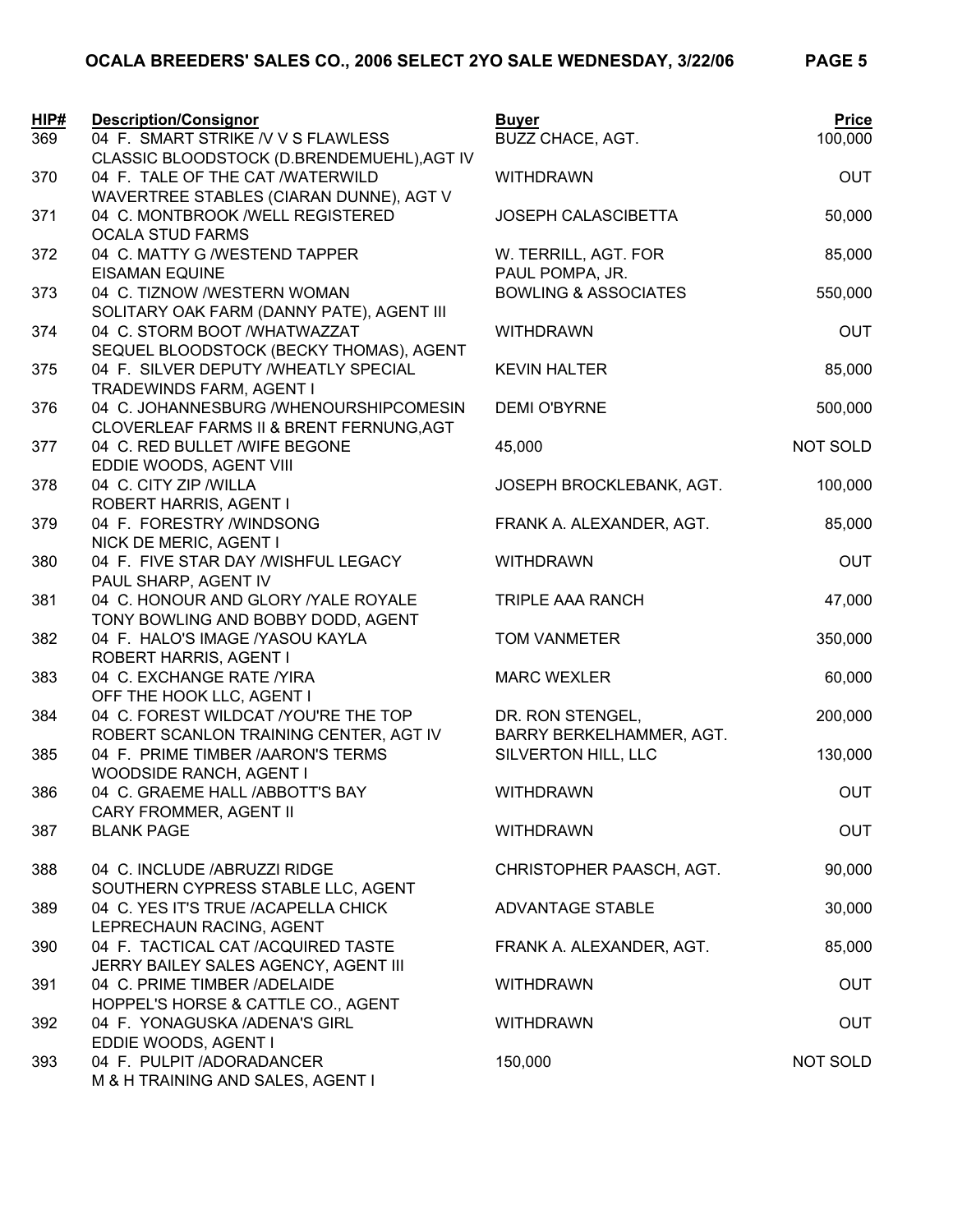| HIP# | <b>Description/Consignor</b>                                                    | <b>Buyer</b>                   | <b>Price</b> |
|------|---------------------------------------------------------------------------------|--------------------------------|--------------|
| 394  | 04 F. JUMP START / AFARE TO REMEMBER                                            | <b>WITHDRAWN</b>               | <b>OUT</b>   |
| 395  | CRUPI'S NEW CASTLE FARM, AGENT<br>04 C. MALIBU MOON /AILEEN'S COUNTESS          | <b>WITHDRAWN</b>               | <b>OUT</b>   |
|      | TONY BOWLING AND BOBBY DODD, AGENT                                              |                                |              |
| 396  | 04 C. PUT IT BACK /ALARMING BEAUTY                                              | <b>WITHDRAWN</b>               | <b>OUT</b>   |
|      | AMERICAN EQUISTOCK, INC. AGENT                                                  |                                |              |
| 397  | 04 C. EL CORREDOR /ALARMING PROSPECT                                            | <b>WITHDRAWN</b>               | <b>OUT</b>   |
|      | HARTLEY / DE RENZO THOROUGHBREDS, AGENT                                         |                                |              |
| 398  | 04 C. THUNDERELLO /ALASKAN GIRL                                                 | <b>CLARENCE WALKER</b>         | 15,000       |
|      | <b>OMEGA FARM, AGENT</b>                                                        |                                |              |
| 399  | 04 F. STORM BOOT /ALEXANDRA'S TIME                                              | 60,000                         | NOT SOLD     |
|      | NEAL SIMS (ROHAN STABLE), AGENT II                                              |                                |              |
| 400  | 04 F. EL CORREDOR / ALL THE CROWN                                               | ARC BLOODSTOCK, AGT. FOR       | 110,000      |
|      | <b>EISAMAN EQUINE</b>                                                           | <b>EARLE I. MACK</b>           |              |
| 401  | 04 C. YONAGUSKA /AL'S CHARM                                                     | SE KEI KUN SEL                 | 15,000       |
|      | NICK DE MERIC, AGENT I<br>04 F. UNBRIDLED'S SONG /ALWAYS READY                  | R.B.T.S. AGT.                  |              |
| 402  | HARTLEY / DE RENZO THOROUGHBREDS, AGENT                                         |                                | 550,000      |
| 403  | 04 C. DEPUTY COMMANDER /ALY'S JUL                                               | JOSEPH BROCKLEBANK, AGT.       | 37,000       |
|      | NICK DE MERIC, AGENT XXVII                                                      |                                |              |
| 404  | 04 C. SNOW RIDGE / AM CLEVER                                                    | <b>RALPH SESSA</b>             | 12,000       |
|      | <b>GAYLE WOODS, AGENT II</b>                                                    |                                |              |
| 405  | 04 C. TALE OF THE CAT /AMERICAN DYNASTY                                         | <b>ZAYAT STABLES</b>           | 190,000      |
|      | NIALL BRENNAN STABLES, AGENT XVIII                                              |                                |              |
| 406  | 04 C. YONAGUSKA / AMORA                                                         | DAN FROST & LATHROP HOFFMAN    | 35,000       |
|      | <b>EISAMAN EQUINE</b>                                                           |                                |              |
| 407  | 04 C. THUNDER GULCH /AMORTIZATION (IRE)                                         | <b>JERRY HOLLENDORFER</b>      | 140,000      |
|      | NICK DE MERIC, AGENT IV                                                         |                                |              |
| 408  | 04 C. TALK IS MONEY / ANDORA SPRINGS                                            | 47,000                         | NOT SOLD     |
| 409  | LONGORIA TRAINING & SALES, INC., AGENT<br>04 C. SMOKE GLACKEN / ANITAS KNICKERS | <b>DAVID ASTAR</b>             | 45,000       |
|      | O&H BLOODSTOCK (OLIVER/HUNT), AGENT IV                                          |                                |              |
| 410  | 04 F. SILVER DEPUTY / AN OG'GOTAWAY                                             | <b>WINTER PARK PARTNERS</b>    | 30,000       |
|      | SEQUEL BLOODSTOCK (BECKY THOMAS), AGENT                                         |                                |              |
| 411  | 04 F. CATIENUS / ANTICS UPSTAIRS                                                | MC MAHON BLOODSTOCK, LLC, AGT, | 32,000       |
|      | SEQUEL BLOODSTOCK (BECKY THOMAS), AGENT                                         |                                |              |
| 412  | 04 C. STORM BOOT /ANTONIA BIN (IRE)                                             | MAX L. POLIN                   | 75,000       |
|      | <b>EISAMAN EQUINE</b>                                                           |                                |              |
| 413  | 04 C. JUMP START /APOGEE                                                        | <b>HARVEY WEINSTEIN</b>        | 75,000       |
|      | MOONSHADOW FARM, AGT FOR NORMAN CASSE                                           |                                |              |
| 414  | 04 F. NORTHERN AFLEET / APPEALING MS SWORD                                      | <b>ZAYAT STABLES</b>           | 225,000      |
| 415  | M & H TRAINING AND SALES, AGENT IV<br>04 C. PRIME TIMBER / ARBITRARY RISK       | JOSEPH BROCKLEBANK, AGT.       | 70,000       |
|      | PEACOCK RIDGE (BECKY BOYD), AGENT II                                            |                                |              |
| 416  | 04 F. TRIPPI /ARGOS APPEAL                                                      | <b>BUZZ CHACE, AGT.</b>        | 275,000      |
|      | OCALA STUD FARMS, AGENT                                                         |                                |              |
| 417  | 04 F. MR. GREELEY /ARIELA                                                       | 40,000                         | NOT SOLD     |
|      | ROBERT MC ELROY, AGENT II                                                       |                                |              |
| 418  | 04 C. GOOD AND TOUGH /ARIZONA STAR                                              | <b>WITHDRAWN</b>               | <b>OUT</b>   |
|      | SEQUEL BLOODSTOCK (BECKY THOMAS), AGENT                                         |                                |              |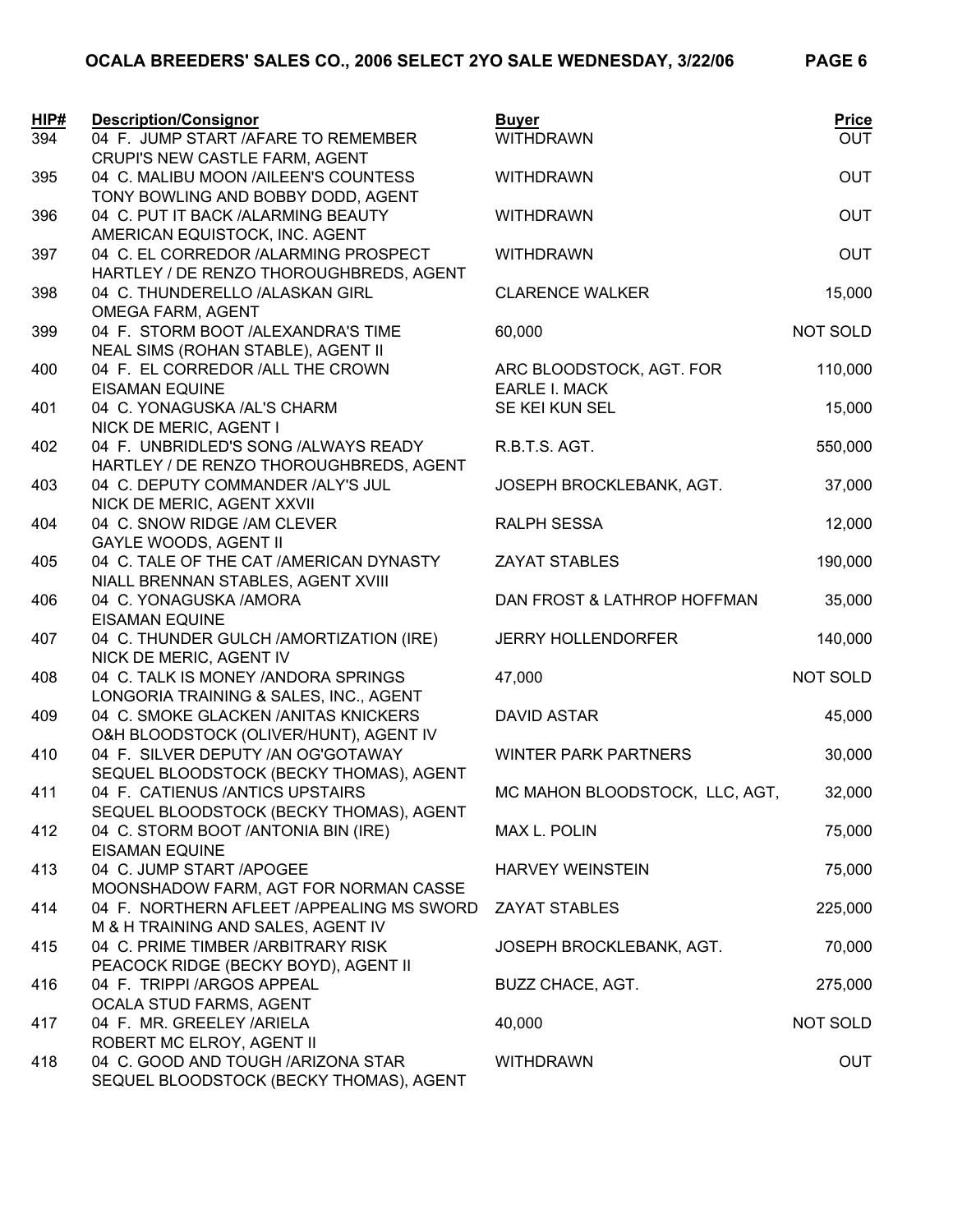## **OCALA BREEDERS' SALES CO., 2006 SELECT 2YO SALE WEDNESDAY, 3/22/06 PAGE 7**

| TRADEWINDS FARM, AGENT I<br>420<br>17,000<br>04 F. YONAGUSKA /AROMA<br>KIM, JONG WOOK, AGT.<br>EDDIE WOODS, AGENT VII<br>04 C. BUDDHA /ARPEGE<br>72,000<br>421<br>MIKE MC DONALD, AGT FOR<br>ROBERT SCANLON TRAINING CENTER, AGT VII<br><b>MATTHEWS STABLE</b><br>25,000<br>422<br>04 C. PHONE TRICK /ARTISTE<br><b>MARK VALENTINE</b><br>MOONSHADOW FARM (MARK/TINA CASSE), AGT<br>04 C. MEADOWLAKE /ARTISTRY<br><b>OUT</b><br>423<br><b>WITHDRAWN</b><br>SOLITARY OAK FARM (DANNY PATE), AGENT II<br>95,000<br>04 F. WEST ACRE /ASK SHANANIE<br><b>WESTMORLAND STABLE</b><br>424<br>ROBERT SCANLON TRAINING CENTER, AGT VI<br>32,000<br>04 C. SNOW RIDGE / ASTAIRE'S GINGER<br><b>RAY RECH</b><br>425<br>RACEHORSE CONSIGNMENT, AGENT<br>426<br>04 C. DIXIELAND BAND /ATERRI<br><b>OUT</b><br><b>WITHDRAWN</b><br>NIALL BRENNAN STABLES, AGENT XVI<br><b>NOT SOLD</b><br>04 F. YONAGUSKA /ATHENAVEGA<br>427<br>39,000<br>CLASSIC BLOODSTOCK (D.BRENDEMUEHL), AGT V<br>428<br>04 C. WEST ACRE / AUNT PIA<br><b>OUT</b><br><b>WITHDRAWN</b><br><b>EISAMAN EQUINE</b><br>04 C. FORESTRY /AUTUMN CREEK<br>12,000<br>429<br><b>BILL CESARE</b><br>ROBERT SCANLON TRAINING CENTER, AGT II<br>20,000<br>430<br>04 C. TRIPPI /AVERT YOUR EYE'S<br>MIKE DOWNING, AGT. FOR<br><b>SAM SACCARDO</b><br>MAYBERRY FARM, AGENT<br>04 C. RUNAWAY GROOM /AWARD FOR MORGAN<br>19,000<br>NOT SOLD<br>431<br><b>GAYLE WOODS, AGENT II</b><br>04 C. DEFRERE /AYA<br><b>OUT</b><br>432<br><b>WITHDRAWN</b><br>M & H TRAINING AND SALES, AGENT I<br>433<br>04 C. AMERICAN CHANCE /BADGER POCKET<br>50,000<br><b>BULLDOG RACING</b><br>MOONSHADOW FARM (MARK/TINA CASSE), AGT<br>434<br>04 C. GLITTERMAN /BALDSKI'S FINESSE<br>130,000<br><b>BERNARD SCHAEFFER</b><br>NICK DE MERIC, AGENT I<br><b>OUT</b><br>435<br>04 C. LOST SOLDIER /BARKERVILLE BELLE<br><b>WITHDRAWN</b><br>M & H TRAINING AND SALES, AGENT V<br>04 C. TWO PUNCH /BASTE<br><b>BULLDOG RACING</b><br>60,000<br>436<br>M & H TRAINING AND SALES, AGENT I<br>437<br>04 F. BELONG TO ME /BEAUTY QUEEN<br><b>VICKIE FOLEY</b><br>55,000<br>MOONSHADOW FARM (MARK/TINA CASSE), AGT<br>04 C. CHEROKEE RUN / BEG BORROW N STEAL<br>60,000<br><b>KEVIN HALTER</b><br>438<br><b>EISAMAN EQUINE</b><br>04 C. STEPHEN GOT EVEN /BE GOOD BETSY<br><b>OUT</b><br>439<br><b>WITHDRAWN</b><br>NICK DE MERIC, AGENT XXII<br>04 F. GOLDEN MISSILE /BEGUILED<br><b>ZAYAT STABLES</b><br>325,000<br>440<br><b>EISAMAN EQUINE</b> | HIP# | <b>Description/Consignor</b>   | <b>Buyer</b>   | <b>Price</b> |
|--------------------------------------------------------------------------------------------------------------------------------------------------------------------------------------------------------------------------------------------------------------------------------------------------------------------------------------------------------------------------------------------------------------------------------------------------------------------------------------------------------------------------------------------------------------------------------------------------------------------------------------------------------------------------------------------------------------------------------------------------------------------------------------------------------------------------------------------------------------------------------------------------------------------------------------------------------------------------------------------------------------------------------------------------------------------------------------------------------------------------------------------------------------------------------------------------------------------------------------------------------------------------------------------------------------------------------------------------------------------------------------------------------------------------------------------------------------------------------------------------------------------------------------------------------------------------------------------------------------------------------------------------------------------------------------------------------------------------------------------------------------------------------------------------------------------------------------------------------------------------------------------------------------------------------------------------------------------------------------------------------------------------------------------------------------------------------------------------------------------------------------------------------------------------------------------------------------------------------------------------------------------------------------------------------------------------------------------------------------------------------------------------------------------------------------------------------------|------|--------------------------------|----------------|--------------|
|                                                                                                                                                                                                                                                                                                                                                                                                                                                                                                                                                                                                                                                                                                                                                                                                                                                                                                                                                                                                                                                                                                                                                                                                                                                                                                                                                                                                                                                                                                                                                                                                                                                                                                                                                                                                                                                                                                                                                                                                                                                                                                                                                                                                                                                                                                                                                                                                                                                              | 419  | 04 C. STORMIN FEVER /ARM CHARM | THOMAS ANTUONO | 70,000       |
|                                                                                                                                                                                                                                                                                                                                                                                                                                                                                                                                                                                                                                                                                                                                                                                                                                                                                                                                                                                                                                                                                                                                                                                                                                                                                                                                                                                                                                                                                                                                                                                                                                                                                                                                                                                                                                                                                                                                                                                                                                                                                                                                                                                                                                                                                                                                                                                                                                                              |      |                                |                |              |
|                                                                                                                                                                                                                                                                                                                                                                                                                                                                                                                                                                                                                                                                                                                                                                                                                                                                                                                                                                                                                                                                                                                                                                                                                                                                                                                                                                                                                                                                                                                                                                                                                                                                                                                                                                                                                                                                                                                                                                                                                                                                                                                                                                                                                                                                                                                                                                                                                                                              |      |                                |                |              |
|                                                                                                                                                                                                                                                                                                                                                                                                                                                                                                                                                                                                                                                                                                                                                                                                                                                                                                                                                                                                                                                                                                                                                                                                                                                                                                                                                                                                                                                                                                                                                                                                                                                                                                                                                                                                                                                                                                                                                                                                                                                                                                                                                                                                                                                                                                                                                                                                                                                              |      |                                |                |              |
|                                                                                                                                                                                                                                                                                                                                                                                                                                                                                                                                                                                                                                                                                                                                                                                                                                                                                                                                                                                                                                                                                                                                                                                                                                                                                                                                                                                                                                                                                                                                                                                                                                                                                                                                                                                                                                                                                                                                                                                                                                                                                                                                                                                                                                                                                                                                                                                                                                                              |      |                                |                |              |
|                                                                                                                                                                                                                                                                                                                                                                                                                                                                                                                                                                                                                                                                                                                                                                                                                                                                                                                                                                                                                                                                                                                                                                                                                                                                                                                                                                                                                                                                                                                                                                                                                                                                                                                                                                                                                                                                                                                                                                                                                                                                                                                                                                                                                                                                                                                                                                                                                                                              |      |                                |                |              |
|                                                                                                                                                                                                                                                                                                                                                                                                                                                                                                                                                                                                                                                                                                                                                                                                                                                                                                                                                                                                                                                                                                                                                                                                                                                                                                                                                                                                                                                                                                                                                                                                                                                                                                                                                                                                                                                                                                                                                                                                                                                                                                                                                                                                                                                                                                                                                                                                                                                              |      |                                |                |              |
|                                                                                                                                                                                                                                                                                                                                                                                                                                                                                                                                                                                                                                                                                                                                                                                                                                                                                                                                                                                                                                                                                                                                                                                                                                                                                                                                                                                                                                                                                                                                                                                                                                                                                                                                                                                                                                                                                                                                                                                                                                                                                                                                                                                                                                                                                                                                                                                                                                                              |      |                                |                |              |
|                                                                                                                                                                                                                                                                                                                                                                                                                                                                                                                                                                                                                                                                                                                                                                                                                                                                                                                                                                                                                                                                                                                                                                                                                                                                                                                                                                                                                                                                                                                                                                                                                                                                                                                                                                                                                                                                                                                                                                                                                                                                                                                                                                                                                                                                                                                                                                                                                                                              |      |                                |                |              |
|                                                                                                                                                                                                                                                                                                                                                                                                                                                                                                                                                                                                                                                                                                                                                                                                                                                                                                                                                                                                                                                                                                                                                                                                                                                                                                                                                                                                                                                                                                                                                                                                                                                                                                                                                                                                                                                                                                                                                                                                                                                                                                                                                                                                                                                                                                                                                                                                                                                              |      |                                |                |              |
|                                                                                                                                                                                                                                                                                                                                                                                                                                                                                                                                                                                                                                                                                                                                                                                                                                                                                                                                                                                                                                                                                                                                                                                                                                                                                                                                                                                                                                                                                                                                                                                                                                                                                                                                                                                                                                                                                                                                                                                                                                                                                                                                                                                                                                                                                                                                                                                                                                                              |      |                                |                |              |
|                                                                                                                                                                                                                                                                                                                                                                                                                                                                                                                                                                                                                                                                                                                                                                                                                                                                                                                                                                                                                                                                                                                                                                                                                                                                                                                                                                                                                                                                                                                                                                                                                                                                                                                                                                                                                                                                                                                                                                                                                                                                                                                                                                                                                                                                                                                                                                                                                                                              |      |                                |                |              |
|                                                                                                                                                                                                                                                                                                                                                                                                                                                                                                                                                                                                                                                                                                                                                                                                                                                                                                                                                                                                                                                                                                                                                                                                                                                                                                                                                                                                                                                                                                                                                                                                                                                                                                                                                                                                                                                                                                                                                                                                                                                                                                                                                                                                                                                                                                                                                                                                                                                              |      |                                |                |              |
|                                                                                                                                                                                                                                                                                                                                                                                                                                                                                                                                                                                                                                                                                                                                                                                                                                                                                                                                                                                                                                                                                                                                                                                                                                                                                                                                                                                                                                                                                                                                                                                                                                                                                                                                                                                                                                                                                                                                                                                                                                                                                                                                                                                                                                                                                                                                                                                                                                                              |      |                                |                |              |
|                                                                                                                                                                                                                                                                                                                                                                                                                                                                                                                                                                                                                                                                                                                                                                                                                                                                                                                                                                                                                                                                                                                                                                                                                                                                                                                                                                                                                                                                                                                                                                                                                                                                                                                                                                                                                                                                                                                                                                                                                                                                                                                                                                                                                                                                                                                                                                                                                                                              |      |                                |                |              |
|                                                                                                                                                                                                                                                                                                                                                                                                                                                                                                                                                                                                                                                                                                                                                                                                                                                                                                                                                                                                                                                                                                                                                                                                                                                                                                                                                                                                                                                                                                                                                                                                                                                                                                                                                                                                                                                                                                                                                                                                                                                                                                                                                                                                                                                                                                                                                                                                                                                              |      |                                |                |              |
|                                                                                                                                                                                                                                                                                                                                                                                                                                                                                                                                                                                                                                                                                                                                                                                                                                                                                                                                                                                                                                                                                                                                                                                                                                                                                                                                                                                                                                                                                                                                                                                                                                                                                                                                                                                                                                                                                                                                                                                                                                                                                                                                                                                                                                                                                                                                                                                                                                                              |      |                                |                |              |
|                                                                                                                                                                                                                                                                                                                                                                                                                                                                                                                                                                                                                                                                                                                                                                                                                                                                                                                                                                                                                                                                                                                                                                                                                                                                                                                                                                                                                                                                                                                                                                                                                                                                                                                                                                                                                                                                                                                                                                                                                                                                                                                                                                                                                                                                                                                                                                                                                                                              |      |                                |                |              |
|                                                                                                                                                                                                                                                                                                                                                                                                                                                                                                                                                                                                                                                                                                                                                                                                                                                                                                                                                                                                                                                                                                                                                                                                                                                                                                                                                                                                                                                                                                                                                                                                                                                                                                                                                                                                                                                                                                                                                                                                                                                                                                                                                                                                                                                                                                                                                                                                                                                              |      |                                |                |              |
|                                                                                                                                                                                                                                                                                                                                                                                                                                                                                                                                                                                                                                                                                                                                                                                                                                                                                                                                                                                                                                                                                                                                                                                                                                                                                                                                                                                                                                                                                                                                                                                                                                                                                                                                                                                                                                                                                                                                                                                                                                                                                                                                                                                                                                                                                                                                                                                                                                                              |      |                                |                |              |
|                                                                                                                                                                                                                                                                                                                                                                                                                                                                                                                                                                                                                                                                                                                                                                                                                                                                                                                                                                                                                                                                                                                                                                                                                                                                                                                                                                                                                                                                                                                                                                                                                                                                                                                                                                                                                                                                                                                                                                                                                                                                                                                                                                                                                                                                                                                                                                                                                                                              |      |                                |                |              |
|                                                                                                                                                                                                                                                                                                                                                                                                                                                                                                                                                                                                                                                                                                                                                                                                                                                                                                                                                                                                                                                                                                                                                                                                                                                                                                                                                                                                                                                                                                                                                                                                                                                                                                                                                                                                                                                                                                                                                                                                                                                                                                                                                                                                                                                                                                                                                                                                                                                              |      |                                |                |              |
|                                                                                                                                                                                                                                                                                                                                                                                                                                                                                                                                                                                                                                                                                                                                                                                                                                                                                                                                                                                                                                                                                                                                                                                                                                                                                                                                                                                                                                                                                                                                                                                                                                                                                                                                                                                                                                                                                                                                                                                                                                                                                                                                                                                                                                                                                                                                                                                                                                                              |      |                                |                |              |
|                                                                                                                                                                                                                                                                                                                                                                                                                                                                                                                                                                                                                                                                                                                                                                                                                                                                                                                                                                                                                                                                                                                                                                                                                                                                                                                                                                                                                                                                                                                                                                                                                                                                                                                                                                                                                                                                                                                                                                                                                                                                                                                                                                                                                                                                                                                                                                                                                                                              |      |                                |                |              |
|                                                                                                                                                                                                                                                                                                                                                                                                                                                                                                                                                                                                                                                                                                                                                                                                                                                                                                                                                                                                                                                                                                                                                                                                                                                                                                                                                                                                                                                                                                                                                                                                                                                                                                                                                                                                                                                                                                                                                                                                                                                                                                                                                                                                                                                                                                                                                                                                                                                              |      |                                |                |              |
|                                                                                                                                                                                                                                                                                                                                                                                                                                                                                                                                                                                                                                                                                                                                                                                                                                                                                                                                                                                                                                                                                                                                                                                                                                                                                                                                                                                                                                                                                                                                                                                                                                                                                                                                                                                                                                                                                                                                                                                                                                                                                                                                                                                                                                                                                                                                                                                                                                                              |      |                                |                |              |
|                                                                                                                                                                                                                                                                                                                                                                                                                                                                                                                                                                                                                                                                                                                                                                                                                                                                                                                                                                                                                                                                                                                                                                                                                                                                                                                                                                                                                                                                                                                                                                                                                                                                                                                                                                                                                                                                                                                                                                                                                                                                                                                                                                                                                                                                                                                                                                                                                                                              |      |                                |                |              |
|                                                                                                                                                                                                                                                                                                                                                                                                                                                                                                                                                                                                                                                                                                                                                                                                                                                                                                                                                                                                                                                                                                                                                                                                                                                                                                                                                                                                                                                                                                                                                                                                                                                                                                                                                                                                                                                                                                                                                                                                                                                                                                                                                                                                                                                                                                                                                                                                                                                              |      |                                |                |              |
|                                                                                                                                                                                                                                                                                                                                                                                                                                                                                                                                                                                                                                                                                                                                                                                                                                                                                                                                                                                                                                                                                                                                                                                                                                                                                                                                                                                                                                                                                                                                                                                                                                                                                                                                                                                                                                                                                                                                                                                                                                                                                                                                                                                                                                                                                                                                                                                                                                                              |      |                                |                |              |
|                                                                                                                                                                                                                                                                                                                                                                                                                                                                                                                                                                                                                                                                                                                                                                                                                                                                                                                                                                                                                                                                                                                                                                                                                                                                                                                                                                                                                                                                                                                                                                                                                                                                                                                                                                                                                                                                                                                                                                                                                                                                                                                                                                                                                                                                                                                                                                                                                                                              |      |                                |                |              |
|                                                                                                                                                                                                                                                                                                                                                                                                                                                                                                                                                                                                                                                                                                                                                                                                                                                                                                                                                                                                                                                                                                                                                                                                                                                                                                                                                                                                                                                                                                                                                                                                                                                                                                                                                                                                                                                                                                                                                                                                                                                                                                                                                                                                                                                                                                                                                                                                                                                              |      |                                |                |              |
|                                                                                                                                                                                                                                                                                                                                                                                                                                                                                                                                                                                                                                                                                                                                                                                                                                                                                                                                                                                                                                                                                                                                                                                                                                                                                                                                                                                                                                                                                                                                                                                                                                                                                                                                                                                                                                                                                                                                                                                                                                                                                                                                                                                                                                                                                                                                                                                                                                                              |      |                                |                |              |
|                                                                                                                                                                                                                                                                                                                                                                                                                                                                                                                                                                                                                                                                                                                                                                                                                                                                                                                                                                                                                                                                                                                                                                                                                                                                                                                                                                                                                                                                                                                                                                                                                                                                                                                                                                                                                                                                                                                                                                                                                                                                                                                                                                                                                                                                                                                                                                                                                                                              |      |                                |                |              |
|                                                                                                                                                                                                                                                                                                                                                                                                                                                                                                                                                                                                                                                                                                                                                                                                                                                                                                                                                                                                                                                                                                                                                                                                                                                                                                                                                                                                                                                                                                                                                                                                                                                                                                                                                                                                                                                                                                                                                                                                                                                                                                                                                                                                                                                                                                                                                                                                                                                              |      |                                |                |              |
|                                                                                                                                                                                                                                                                                                                                                                                                                                                                                                                                                                                                                                                                                                                                                                                                                                                                                                                                                                                                                                                                                                                                                                                                                                                                                                                                                                                                                                                                                                                                                                                                                                                                                                                                                                                                                                                                                                                                                                                                                                                                                                                                                                                                                                                                                                                                                                                                                                                              |      |                                |                |              |
|                                                                                                                                                                                                                                                                                                                                                                                                                                                                                                                                                                                                                                                                                                                                                                                                                                                                                                                                                                                                                                                                                                                                                                                                                                                                                                                                                                                                                                                                                                                                                                                                                                                                                                                                                                                                                                                                                                                                                                                                                                                                                                                                                                                                                                                                                                                                                                                                                                                              |      |                                |                |              |
|                                                                                                                                                                                                                                                                                                                                                                                                                                                                                                                                                                                                                                                                                                                                                                                                                                                                                                                                                                                                                                                                                                                                                                                                                                                                                                                                                                                                                                                                                                                                                                                                                                                                                                                                                                                                                                                                                                                                                                                                                                                                                                                                                                                                                                                                                                                                                                                                                                                              |      |                                |                |              |
|                                                                                                                                                                                                                                                                                                                                                                                                                                                                                                                                                                                                                                                                                                                                                                                                                                                                                                                                                                                                                                                                                                                                                                                                                                                                                                                                                                                                                                                                                                                                                                                                                                                                                                                                                                                                                                                                                                                                                                                                                                                                                                                                                                                                                                                                                                                                                                                                                                                              |      |                                |                |              |
|                                                                                                                                                                                                                                                                                                                                                                                                                                                                                                                                                                                                                                                                                                                                                                                                                                                                                                                                                                                                                                                                                                                                                                                                                                                                                                                                                                                                                                                                                                                                                                                                                                                                                                                                                                                                                                                                                                                                                                                                                                                                                                                                                                                                                                                                                                                                                                                                                                                              |      |                                |                |              |
|                                                                                                                                                                                                                                                                                                                                                                                                                                                                                                                                                                                                                                                                                                                                                                                                                                                                                                                                                                                                                                                                                                                                                                                                                                                                                                                                                                                                                                                                                                                                                                                                                                                                                                                                                                                                                                                                                                                                                                                                                                                                                                                                                                                                                                                                                                                                                                                                                                                              |      |                                |                |              |
|                                                                                                                                                                                                                                                                                                                                                                                                                                                                                                                                                                                                                                                                                                                                                                                                                                                                                                                                                                                                                                                                                                                                                                                                                                                                                                                                                                                                                                                                                                                                                                                                                                                                                                                                                                                                                                                                                                                                                                                                                                                                                                                                                                                                                                                                                                                                                                                                                                                              |      |                                |                |              |
|                                                                                                                                                                                                                                                                                                                                                                                                                                                                                                                                                                                                                                                                                                                                                                                                                                                                                                                                                                                                                                                                                                                                                                                                                                                                                                                                                                                                                                                                                                                                                                                                                                                                                                                                                                                                                                                                                                                                                                                                                                                                                                                                                                                                                                                                                                                                                                                                                                                              | 441  | 04 F. PHONE TRICK /BEIJIO      | 100,000        | NOT SOLD     |
| NIALL BRENNAN STABLES, AGENT XII                                                                                                                                                                                                                                                                                                                                                                                                                                                                                                                                                                                                                                                                                                                                                                                                                                                                                                                                                                                                                                                                                                                                                                                                                                                                                                                                                                                                                                                                                                                                                                                                                                                                                                                                                                                                                                                                                                                                                                                                                                                                                                                                                                                                                                                                                                                                                                                                                             |      |                                |                |              |
| 04 F. OUTOFTHEBOX /BE MY BABY<br>NOT SOLD<br>442<br>29,000                                                                                                                                                                                                                                                                                                                                                                                                                                                                                                                                                                                                                                                                                                                                                                                                                                                                                                                                                                                                                                                                                                                                                                                                                                                                                                                                                                                                                                                                                                                                                                                                                                                                                                                                                                                                                                                                                                                                                                                                                                                                                                                                                                                                                                                                                                                                                                                                   |      |                                |                |              |
| MOONSHADOW FARM (MARK/TINA CASSE), AGT<br>04 C. YONAGUSKA /BESMIRCHED<br>95,000<br>NOT SOLD                                                                                                                                                                                                                                                                                                                                                                                                                                                                                                                                                                                                                                                                                                                                                                                                                                                                                                                                                                                                                                                                                                                                                                                                                                                                                                                                                                                                                                                                                                                                                                                                                                                                                                                                                                                                                                                                                                                                                                                                                                                                                                                                                                                                                                                                                                                                                                  |      |                                |                |              |
| 443<br>NIALL BRENNAN STABLES, AGENT IX                                                                                                                                                                                                                                                                                                                                                                                                                                                                                                                                                                                                                                                                                                                                                                                                                                                                                                                                                                                                                                                                                                                                                                                                                                                                                                                                                                                                                                                                                                                                                                                                                                                                                                                                                                                                                                                                                                                                                                                                                                                                                                                                                                                                                                                                                                                                                                                                                       |      |                                |                |              |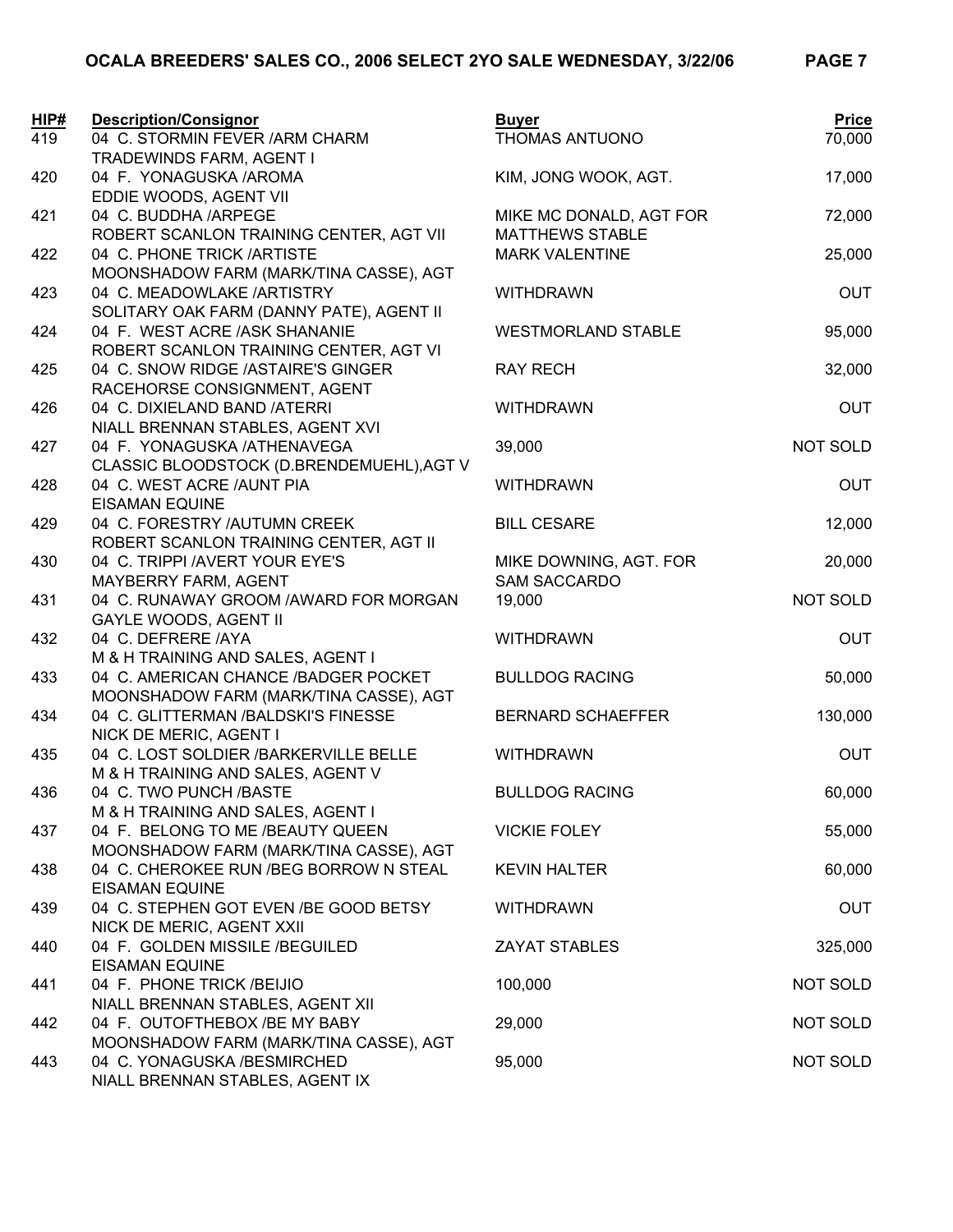| HIP# | <b>Description/Consignor</b>                                                    | <b>Buyer</b>                                     | <b>Price</b>    |
|------|---------------------------------------------------------------------------------|--------------------------------------------------|-----------------|
| 444  | 04 C. MAX'S PAL /BETTER BUILT<br>COSTANZO SALES, AGENT I                        | <b>BILLY BADGETT</b>                             | 72,000          |
| 445  | 04 F. BUDDHA /BLESS OUR HOME                                                    | <b>WITHDRAWN</b>                                 | <b>OUT</b>      |
|      | CLASSIC BLOODSTOCK (D.BRENDEMUEHL), AGT II                                      |                                                  |                 |
| 446  | 04 F. CAT THIEF /BOLDLY EXTRAVAGANT<br><b>GAYLE WOODS, AGENT II</b>             | <b>HARVEY WEINSTEIN</b>                          | 90,000          |
| 447  | 04 C. YONAGUSKA /BOXCAR EXPRESS                                                 | A.D. STEED                                       | 15,000          |
|      | CRUPI'S NEW CASTLE FARM, AGENT                                                  |                                                  |                 |
| 448  | 04 F. YONAGUSKA /BRINGING HOPE<br>NICK DE MERIC, AGENT XXVI                     | 18,000                                           | NOT SOLD        |
| 449  | 04 C. ORIENTATE /BRITETONZMYDAY                                                 | KENNETH LEJEUNE, AGT. FOR                        | 95,000          |
|      | WAVERTREE STABLES (CIARAN DUNNE), AGT II                                        | SHEIK YO BUTTI                                   |                 |
| 450  | 04 F. GLITTERMAN /BRITTANY S.                                                   | <b>VICKIE FOLEY</b>                              | 60,000          |
|      | MOONSHADOW FARM, AGT FOR NORMAN CASSE                                           |                                                  |                 |
| 451  | 04 F. DANZIG /BUBBLY ON ICE                                                     | 145,000                                          | <b>NOT SOLD</b> |
|      | <b>EISAMAN EQUINE</b>                                                           |                                                  |                 |
| 452  | 04 F. ORIENTATE /BULLET POINTS                                                  | DAVID R. ASTAR                                   | 30,000          |
|      | NIALL BRENNAN, AGT FOR BLOODSTOCK 2005                                          |                                                  |                 |
| 453  | 04 C. TRIPPI /BURN BRIGHTLY<br><b>OCALA STUD FARMS</b>                          | <b>KEVIN HALTER</b>                              | 65,000          |
| 454  | 04 C. PRECISE END /CADILLAC WOMEN                                               | 28,000                                           | <b>NOT SOLD</b> |
|      | NICK DE MERIC, AGENT XXI                                                        |                                                  |                 |
| 455  | 04 C. NOT FOR LOVE / CALL TO ARMS                                               | ROBERTO ARANGO                                   | 75,000          |
|      | NICK DE MERIC, AGENT I                                                          |                                                  |                 |
| 456  | 04 C. MORE THAN READY / CAMMIESLASTFASHION                                      | 24,000                                           | NOT SOLD        |
|      | TRUE SOUTH LLC, AGENT II                                                        |                                                  |                 |
| 457  | 04 F. INCLUDE /CANADIAN ENVOY                                                   | 22,000                                           | NOT SOLD        |
|      | DONNA M. WORMSER, INC., AGENT                                                   |                                                  |                 |
| 458  | 04 C. CITY ZIP / CANADIAN FLAGSHIP                                              | PETER & ELOISE CANZONE                           | 25,000          |
|      | INDIAN PRAIRIE RANCH, AGENT                                                     |                                                  |                 |
| 459  | 04 C. SOUVENIR COPY / CANBERRA<br>EDDIE WOODS, AGENT IV                         | <b>FRANK FLETCHER RACING</b><br><b>OPERATION</b> | 160,000         |
| 460  | 04 C. FOREST CAMP / CARLIN MINE                                                 | <b>WITHDRAWN</b>                                 | <b>OUT</b>      |
|      | LOUIS ROSS, AGENT                                                               |                                                  |                 |
| 461  | 04 C. POINT GIVEN / CARLY LEE                                                   | <b>LAWRENCE ROMAN</b>                            | 35,000          |
|      | SEQUEL BLOODSTOCK (BECKY THOMAS), AGENT                                         |                                                  |                 |
| 462  | 04 C. STORMY ATLANTIC / CARSON CITY SHAM                                        | 60,000                                           | NOT SOLD        |
|      | M & H TRAINING AND SALES, AGENT I                                               |                                                  |                 |
| 463  | 04 C. DEPUTY COMMANDER / CARSON'S VANITY                                        | <b>IRON HORSE RACING,</b>                        | 150,000         |
|      | WAVERTREE STABLES (CIARAN DUNNE), AGENT                                         | DAVID M. CLARK                                   |                 |
| 464  | 04 C. ALLEN'S PROSPECT / CAT NAP                                                | 80,000                                           | NOT SOLD        |
|      | TRUE SOUTH LLC, AGENT II<br><b>BLANK PAGE</b>                                   |                                                  | <b>OUT</b>      |
| 465  |                                                                                 | <b>WITHDRAWN</b>                                 |                 |
| 466  | 04 C. EXCHANGE RATE /CAUGHT MY EYE                                              | <b>WITHDRAWN</b>                                 | <b>OUT</b>      |
|      | NIALL BRENNAN STABLES, AGENT XIV                                                |                                                  |                 |
| 467  | 04 C. ANET /C. C. PRINCESS                                                      | <b>WITHDRAWN</b>                                 | <b>OUT</b>      |
|      | NIALL BRENNAN STABLES, AGENT XVI                                                |                                                  |                 |
| 468  | 04 F. GREENWOOD LAKE /CHAMPAGNE SWEEP<br>ROBERT SCANLON TRAINING CENTER, AGT II | D. AGENT                                         | 15,000          |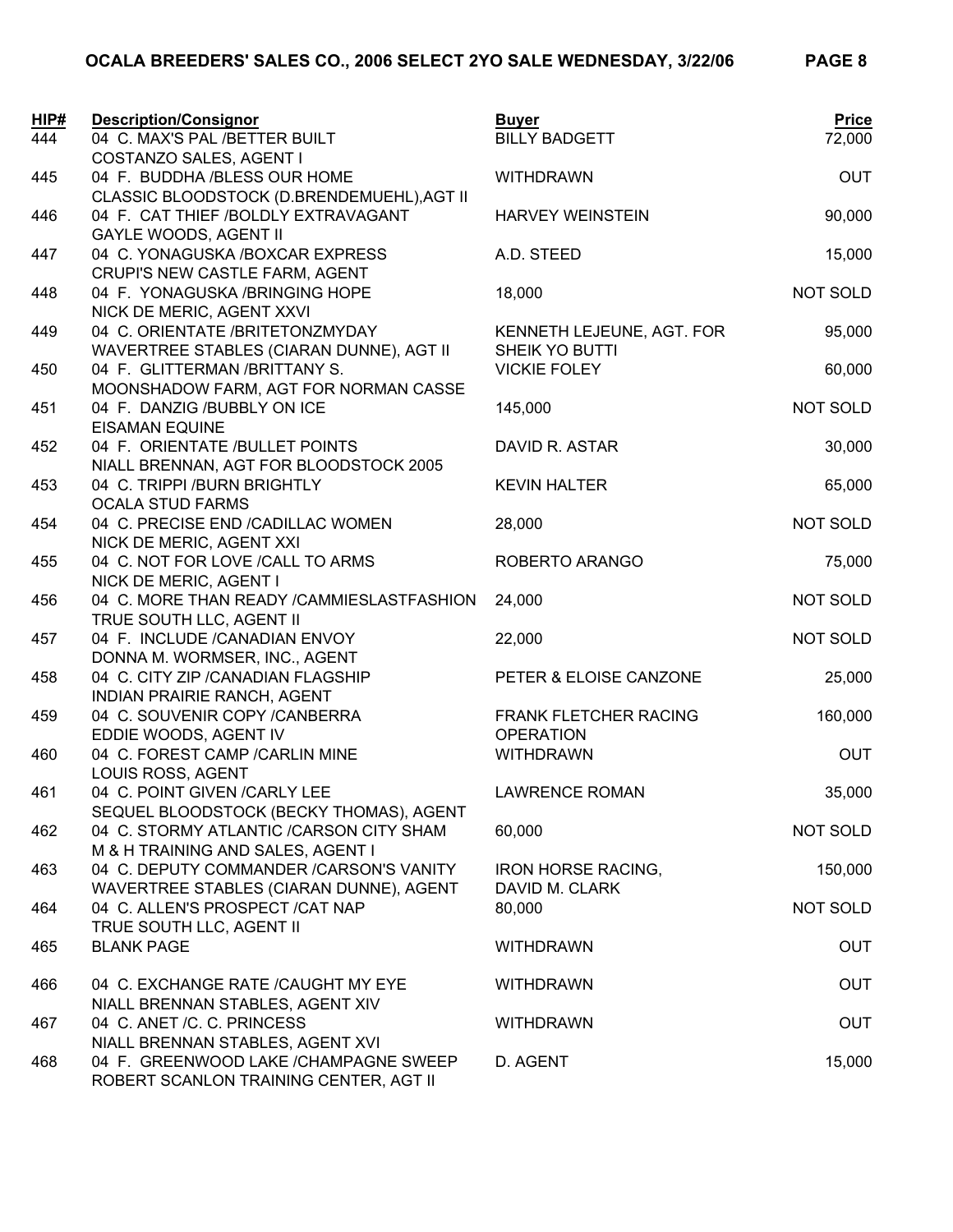| HIP#<br>469 | <b>Description/Consignor</b><br>04 C. HIGH YIELD / CHANGING WAYS         | <b>Buyer</b><br>72,000           | <b>Price</b><br>NOT SOLD |
|-------------|--------------------------------------------------------------------------|----------------------------------|--------------------------|
|             | NIALL BRENNAN STABLES, AGENT VI                                          |                                  |                          |
| 470         | 04 C. EL CORREDOR / CHAPEL'S SISTER                                      | <b>WITHDRAWN</b>                 | <b>OUT</b>               |
|             | WAVERTREE STABLES (CIARAN DUNNE), AGT II                                 |                                  |                          |
| 471         | 04 F. FOREST CAMP / CHELAN                                               | <b>WITHDRAWN</b>                 | <b>OUT</b>               |
|             | EDDIE WOODS, AGENT FOR SARATOGA STABLES V                                |                                  |                          |
| 472         | 04 C. CAPE TOWN / CHEROKEE RACER                                         | COBRA COOPER RACING              | 90,000                   |
|             | NICK DE MERIC, AGENT V                                                   |                                  |                          |
| 473         | 04 F. DEVIL HIS DUE /CHRIS'S COMMITMENT                                  | SILVERTON HILL, LLC              | 200,000                  |
|             | M & H TRAINING AND SALES, AGENT I                                        |                                  |                          |
| 474         | 04 C. YES IT'S TRUE /CIELLO FLIRT                                        | 70,000                           | NOT SOLD                 |
|             | TONY BOWLING AND BOBBY DODD, AGENT                                       |                                  |                          |
| 475         | 04 F. LANGFUHR / CLEVER CLEVER                                           | <b>CHOCTAW RACING STABLE</b>     | 120,000                  |
| 476         | OFF THE HOOK LLC, AGENT I<br>04 C. MR. GREELEY /CLEVERLY                 | <b>WITHDRAWN</b>                 | <b>OUT</b>               |
|             | JERRY BAILEY SALES AGENCY, AGENT II                                      |                                  |                          |
| 477         | 04 C. GRAEME HALL /CLOSE CUT                                             | 19,000                           | NOT SOLD                 |
|             | WOODSIDE RANCH, AGENT I                                                  |                                  |                          |
| 478         | 04 F. SIPHON (BRZ) /COBBLESTONE ROAD                                     | PETER MILLER, AGT. FOR           | 70,000                   |
|             | JIM GULICK, FOR OPEN OUTCRY BLOODSTOCK LLC                               | <b>GERSON RACING</b>             |                          |
| 479         | 04 F. PRECISE END /COBEY'S GIRL                                          | <b>WITHDRAWN</b>                 | <b>OUT</b>               |
|             | O&H BLOODSTOCK (OLIVER/HUNT), AGENT VIII                                 |                                  |                          |
| 480         | 04 C. JOHANNESBURG /COLONIAL BALL                                        | <b>WITHDRAWN</b>                 | <b>OUT</b>               |
|             | CLASSIC BLOODSTOCK (D.BRENDEMUEHL), AGT IV                               |                                  |                          |
| 481         | 04 F. BELONG TO ME /CONSTANT COMPANION                                   | PATRICE MILLER, E.Q.B. INC. AGT. | 240,000                  |
|             | RACEHORSE CONSIGNMENT, AGENT                                             |                                  |                          |
| 482         | 04 C. STEPHEN GOT EVEN /COPELAN'S EVA                                    | 22,000                           | NOT SOLD                 |
|             | DONNA M. WORMSER, INC., AGENT                                            |                                  |                          |
| 483         | 04 F. STORMY ATLANTIC /COPE WITH A LADY                                  | <b>HENRY COLLAZO</b>             | 23,000                   |
|             | O&H BLOODSTOCK (OLIVER/HUNT), AGENT VII                                  |                                  |                          |
| 484         | 04 F. DISTORTED HUMOR / COPEWITHTHISCOYOTE JOSEPH LA COMBE STABLES, INC. |                                  | 120,000                  |
| 485         | NIALL BRENNAN STABLES, AGENT VII<br>04 F. ORIENTATE /COPPER BELLE        | DURHAM CO. LTD.                  | 75,000                   |
|             | WESFIELD SALES (R & S SMITH), AGENT II                                   |                                  |                          |
| 486         | 04 C. BUDDHA /COPPER LAKE                                                | <b>WITHDRAWN</b>                 | <b>OUT</b>               |
|             | WOODHAVEN FARM, AGENT                                                    |                                  |                          |
| 487         | 04 C. HONOUR AND GLORY /CORKING                                          | 10,000                           | NOT SOLD                 |
|             | CLEVELAND WHEELER, AGENT                                                 |                                  |                          |
| 488         | 04 F. SALT LAKE / CRAFTY GYPSY                                           | <b>ROBERT HARVEY</b>             | 120,000                  |
|             | CRUPI'S NEW CASTLE FARM, AGENT                                           |                                  |                          |
| 489         | 04 C. LANGFUHR / CREATIVITY                                              | <b>SHARON FOLEY</b>              | 70,000                   |
|             | MOONSHADOW FARM (MARK/TINA CASSE), AGT                                   |                                  |                          |
| 490         | 04 C. YONAGUSKA / CRESTA LIL                                             | <b>MARSHALL DOWELL</b>           | 17,000                   |
|             | LEPRECHAUN RACING, AGENT                                                 |                                  |                          |
| 491         | 04 C. YES IT'S TRUE /CRESTARY                                            | <b>WITHDRAWN</b>                 | <b>OUT</b>               |
|             | SOUTHERN CHASE (GREG. KAREN DODD) AGENT                                  |                                  |                          |
| 492         | 04 C. MONTBROOK / CRICKET BOX                                            | <b>KINSMAN FARM</b>              | 400,000                  |
| 493         | <b>OCALA STUD FARMS</b><br>04 C. FIVE STAR DAY / CRICKET LAUGHING        | <b>HENRY COLLAZO</b>             | 20,000                   |
|             | ROBERT SCANLON TRAINING CENTER, AGT III                                  |                                  |                          |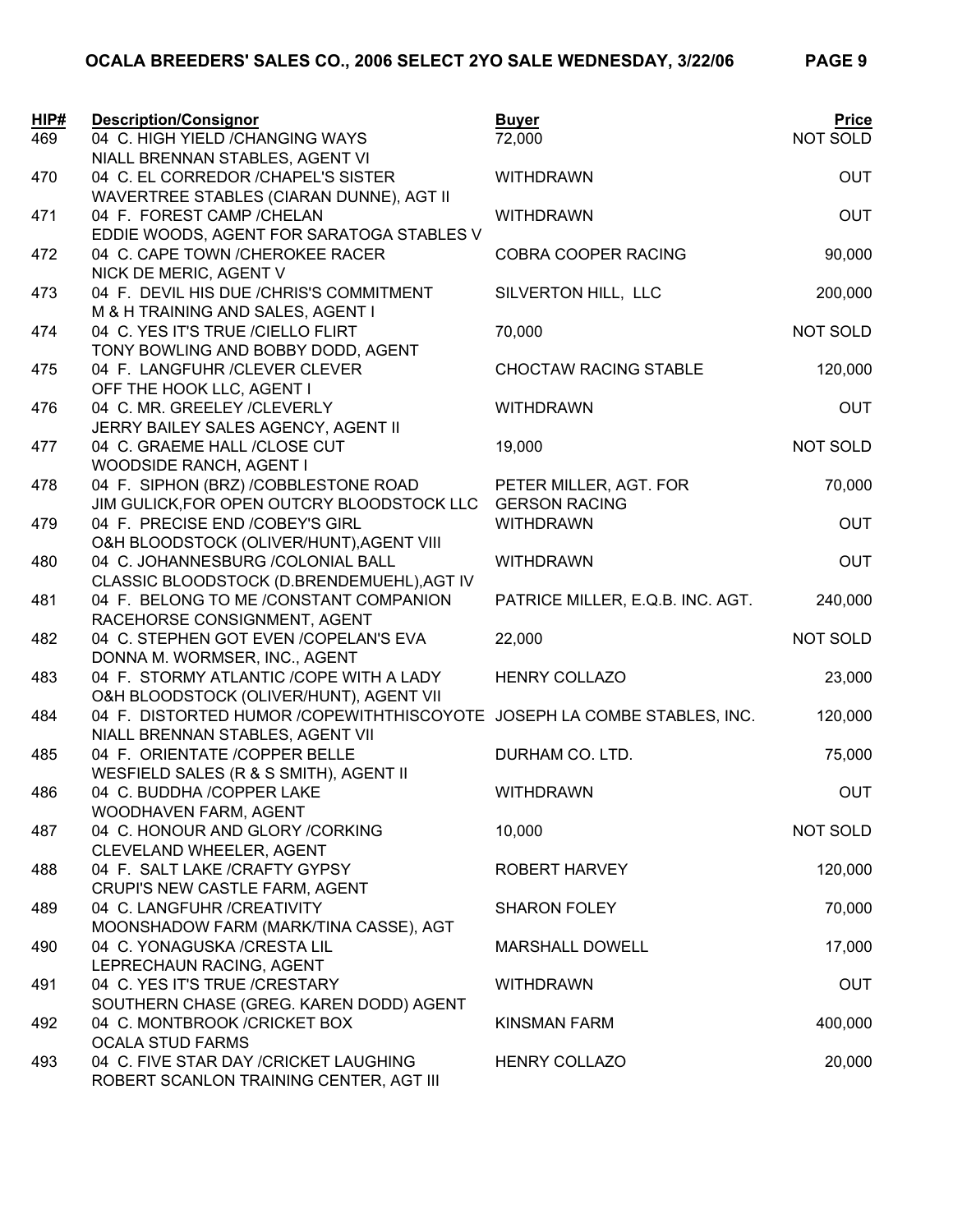| HIP# | <b>Description/Consignor</b>                                         | <b>Buyer</b>                | <b>Price</b> |
|------|----------------------------------------------------------------------|-----------------------------|--------------|
| 494  | 04 F. ARTAX /CRYSTAL DELIGHT                                         | DAN FROST & LATHROP HOFFMAN | 45,000       |
|      | <b>EISAMAN EQUINE</b>                                                |                             |              |
| 495  | 04 F. GLITTERMAN /CUDDLE HER                                         | <b>WITHDRAWN</b>            | <b>OUT</b>   |
|      | ROBERT HARRIS, AGENT II                                              |                             |              |
| 496  | 04 F. STORMIN FEVER /DADDYS LITTLE GIRL                              | <b>BARNETT STABLES, LLC</b> | 60,000       |
|      | E. J. SIPUS, JR., AGENT II                                           |                             |              |
| 497  | 04 C. SONGANDAPRAYER /DAISY DUKES<br><b>EISAMAN EQUINE</b>           | <b>MOTOHIDE AOKI</b>        | 485,000      |
| 498  | 04 F. JUMP START /DANCE SKIRT                                        | <b>WITHDRAWN</b>            | <b>OUT</b>   |
|      | NIALL BRENNAN STABLES, AGENT I                                       |                             |              |
| 499  | 04 C. DEVIL'S BAG /DANCE WITH DEL                                    | KENNETH MC PEEK, AGT.       | 50,000       |
|      | ROBERT MC ELROY, AGENT I                                             |                             |              |
| 500  | 04 F. CHEROKEE RUN /DANCING NATURALLY                                | GARY CONTESSA, AGT. FOR     | 23,000       |
|      | ROBERT SCANLON TRAINING CENTER, AGT II                               | <b>DARLENE BILINSKI</b>     |              |
| 501  | 04 F. OUTOFTHEBOX /DANCINGTIDE                                       | 20,000                      | NOT SOLD     |
|      | JIM GULICK, FOR OPEN OUTCRY BLOODSTOCK LLC                           |                             |              |
| 502  | 04 F. UNBRIDLED'S SONG /DANZIG KEY                                   | <b>WITHDRAWN</b>            | <b>OUT</b>   |
|      | EDDIE WOODS, AGENT XXVI                                              |                             |              |
| 503  | 04 F. SUCCESSFUL APPEAL /DARK TANGO                                  | <b>WITHDRAWN</b>            | <b>OUT</b>   |
|      | NIALL BRENNAN STABLES, AGENT I                                       |                             |              |
| 504  | 04 C. STORMY ATLANTIC /DAUNSERLY                                     | DURHAM CO. LTD.             | 175,000      |
|      | <b>GABRIEL DIXON, AGENT</b>                                          |                             |              |
| 505  | 04 C. STORMIN FEVER /DAY MATE                                        | <b>CHARLES BIGGS</b>        | 22,000       |
|      | HALCYON HAMMOCK, FOR G RAY TRISLER ET AL                             |                             |              |
| 506  | 04 C. MAZEL TRICK /DECADENT DESIGNER                                 | <b>GUILLERMO BERRIOS</b>    | 62,000       |
|      | WESFIELD SALES (R & S SMITH), AGENT I                                |                             |              |
| 507  | 04 F. TEXAS GLITTER /DECAPOLIS                                       | GARY CONTESSA, AGT. FOR     | 52,000       |
|      | SEQUEL BLOODSTOCK (BECKY THOMAS), AGENT                              | <b>DARLENE BILINSKI</b>     |              |
| 508  | 04 C. OUTOFTHEBOX /DEFINITION<br>PEACOCK RIDGE (BECKY BOYD), AGENT I | LINDA RICE, AGT.            | 120,000      |
| 509  | 04 F. INCLUDE /DEPUTY DARLIN                                         | <b>WITHDRAWN</b>            | <b>OUT</b>   |
|      | TONY BOWLING AND BOBBY DODD, AGENT                                   |                             |              |
| 510  | 04 C. CARSON CITY / DHAKA                                            | 120,000                     | NOT SOLD     |
|      | NIALL BRENNAN STABLES, AGENT X                                       |                             |              |
| 511  | 04 F. RUNNING STAG /DIABLO'S CLOSER                                  | <b>WITHDRAWN</b>            | <b>OUT</b>   |
|      | O&H BLOODSTOCK (OLIVER/HUNT), AGENT V                                |                             |              |
| 512  | 04 C. SONGANDAPRAYER /DIAMOND OF FOREVER                             | <b>WITHDRAWN</b>            | <b>OUT</b>   |
|      | NICK DE MERIC, AGENT VII                                             |                             |              |
| 513  | 04 C. STORMY ATLANTIC /DIPLOMATIC ANGEL                              | <b>MIKE MOORE</b>           | 145,000      |
|      | RICKY LEPPALA, FOR W.D.NORTH & R.LEPPALA                             |                             |              |
| 514  | 04 F. WILD RUSH / DIRE DESIRE                                        | 8,000                       | NOT SOLD     |
|      | TRADEWINDS FARM, AGENT I                                             |                             |              |
| 515  | 04 F. EL CORREDOR /DISCO LADY                                        | DAVID CARROLL, AGT.         | 125,000      |
|      | <b>GABRIEL DIXON, AGENT</b>                                          |                             |              |
| 516  | 04 F. OFFICER /DIXIE KITTEN                                          | DAVID CARROLL, AGT.         | 100,000      |
|      | LEPRECHAUN RACING, AGENT                                             |                             |              |
| 517  | 04 F. MORE THAN READY /DO AS I SAY<br><b>BLAZING MEADOWS FARM</b>    | 32,000                      | NOT SOLD     |
| 518  | 04 C. FORMAL DINNER /DOVER COURT                                     | SILVERTON HILL, LLC         | 130,000      |
|      | ROBERT HARRIS, AGENT I                                               |                             |              |